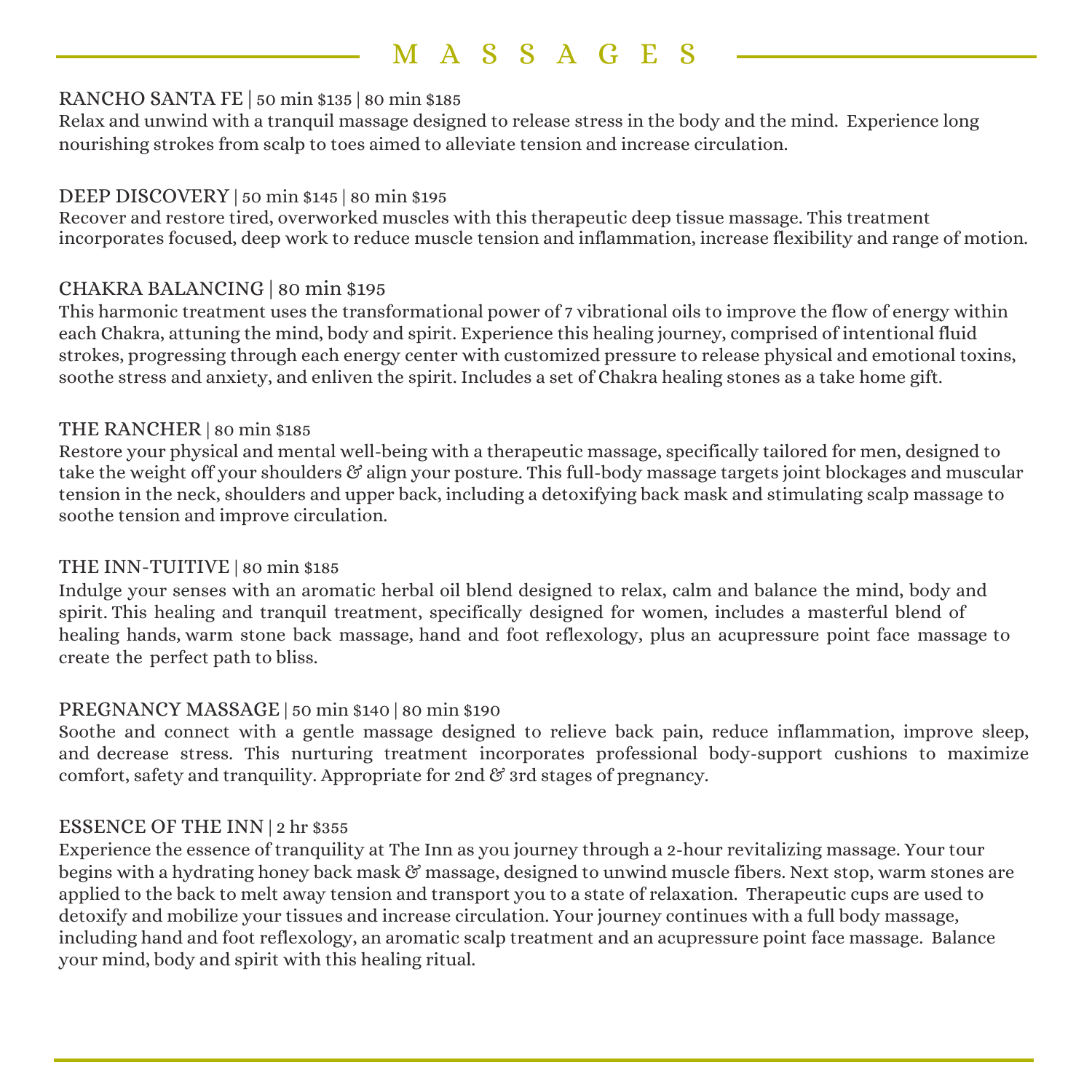# B ODY TREATME N T S

## RANCH & GROVE BODY SCRUB | 50 min \$135 | 80 min \$185

This exfoliating and hydrating treatment revives and reveals your skins own natural beauty. Our organic blend of aromatherapy oils and pure cane sugar will gently buff and smooth away dry dull skin. A luxurious application of rich moisturizing body butter will leave you refreshed and glowing. Extend to an 80 minute service to experience a full body Swedish massage.

## FACIALS

#### STARLET FACIAL | 50 min \$135 | 80 min \$185

A truly rejuvenating and luscious experience that combines powerful anti-aging serums with a mesmerizing massage, perfect for all skin types. The antioxidant power of green tea and Vitamin C soothe the skin while combating UV damage and premature aging. Every step of the treatment rejuvenates the soul with our signature soothing massage. The 80 minute version includes an extended massage of the hands, feet and scalp.

#### COUNTRY A'PEEL | 50 min \$155

An intermediate peel, this is the perfect starting point or booster to a skin lightening treatment. This facial includes a fermented pumpkin-enzyme exfoliation packed with Vitamin A, a brightening serum, Vitamin C, and anti-aging botanicals, resulting in a luminous and vibrant complexion. Avoid sun exposure for 24 hours following treatment.

#### THE SWEETEST THING | 50 min \$165 | 80 min \$215

Nourish and restore your sensitive skin with blended oils and customized masks tailored to treat your specific skincare needs. An aromatherapy head, neck and shoulder massage accompanies this hydrating treatment.

#### NOSTALGIA | 80 min \$190

This luxuriously powerful treatment combines organics with cosmeceutical grade ingredients to deliver cell renewal and nourishment to the skin. An oxygen infused mask, skin firming peptides, and microcurrent technology will help to minimize fine lines, build collagen and elastin, and restore skin's radiance.

## N A I I.S

## HERBAL MANICURE -or- PEDICURE | \$55 - \$70

True beauty lies in simplicity. This aromatic manicure and pedicure begin with a meticulous nail grooming, followed by a relaxing hand or foot massage using therapeutic essential oils and the perfect polish or natural buff. This is a great choice for both men and women alike. Shellac manicures also available.

#### COUNTRY ELEGANCE PEDICURE | \$80

Indulge your senses with this pampering treatment for the feet and legs. Experience a relaxing foot soak and exfoliating foot scrub followed by a warm paraffin treatment. This pampering treatment is complete with detailed nail grooming, and your choice of polish or natural buff.

To extend the life of your manicure, shellac options are available.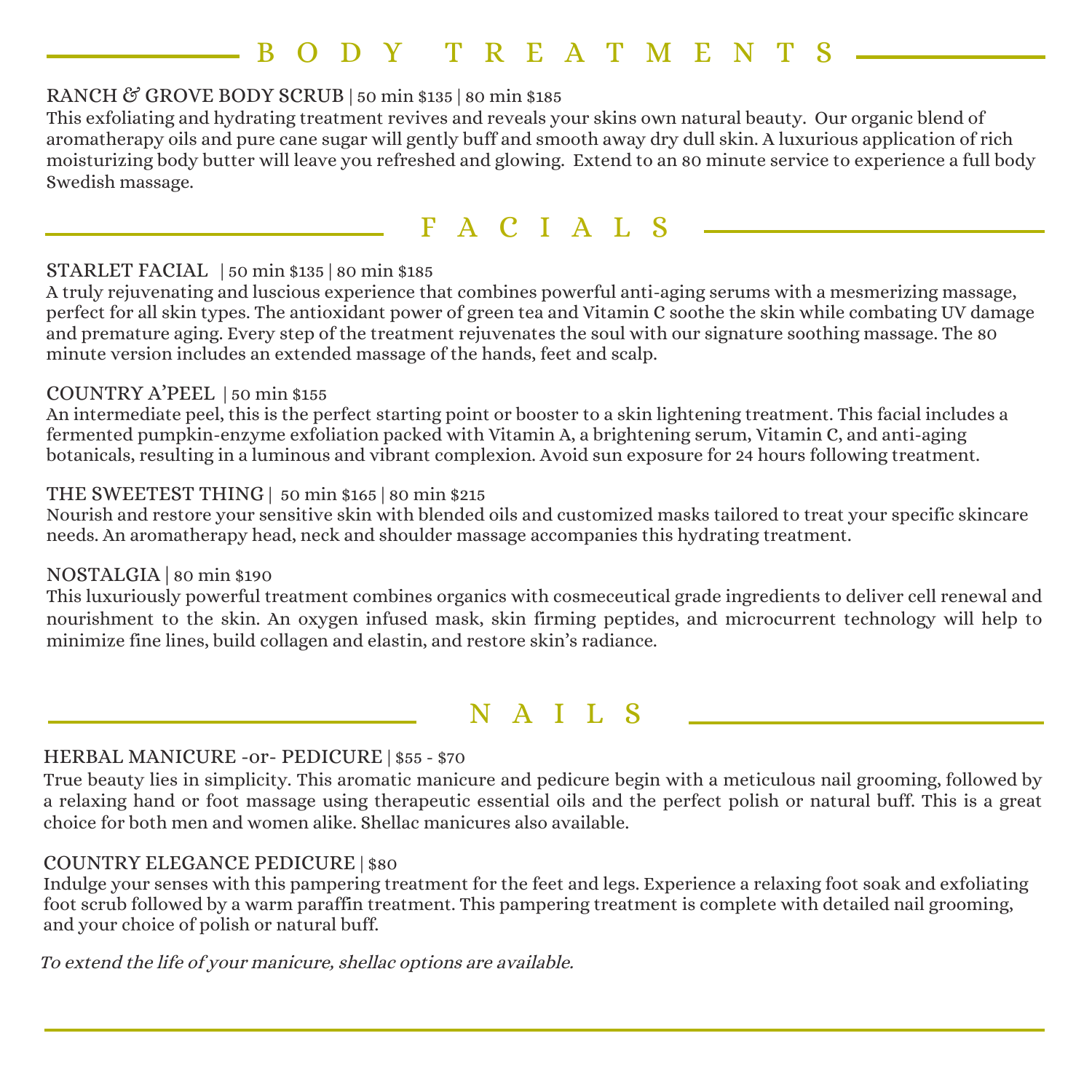# NHANCEMENT

## EUCALYPTUS SINUS RELIEF | \$35

Experience the stimulating and expansive properties of Eucalyptus oil accompanied by a stress relieving neck, shoulder, and face acupressure massage. Designed to alleviate sinus pressure and inspire new breath, this treatment is perfect for anyone who suffers from sinus congestion, headaches, and stress.

#### EXFOLIATING FOOT SCRUB | \$35

Invigorate your soles with this exfoliating treatment designed to increase circulation while hydrating and healing your overworked feet. Customize your service with choice of: sugar, salt, or coffee scrub, and aromatherapy.

## ORANGE GROVE HAIR & SCALP TREATMENT | \$35

Soothing, aromatic scalp massage with warm clementine oil will bring healthy shine and luster to you hair.

## CUPPING MASSAGE | \$35 (within session) | \$80 (25 min extension/stand-alone)

Detoxify and relieve pain with negative pressure and suction. These cups are applied to specific areas along the body to reduce muscle adhesions and promote circulation.

## CANNABLISS CBD BALM | \$35

Combat pain and inflammation with this healing plant-based balm. Perfect addition to reduce tension, alleviate stress, and enhance recovery.

## COPPER TUB HERBAL SOAK | \$35

Bask in the healing properties of our copper tub, designed to promote relaxation, detoxify the body, and increase joint flexibility. This truly pampering treatment is intended to be enjoyed in addition to your massage or facial. Feel revitalized and renewed as you soak in an antioxidant rich blend of aromas, herbs, and spices.

## WARM STONES | \$35

Melt away stress and tension with the addition of warm stones designed to soften tissues and promote circulation.

## REFLEXOLOGY | \$80 (25 min extension/stand-alone)

Revitalize your overworked feet with a soothing foot massage using organic CBD balm to target specific pressure points and facilitate lasting relief.

## NUFACE LIFTING TREATMENT | \$35

Microcurrent technology provides immediate lifting results, perfect for a night out.

## OXYGEN TREATMENT | \$45

Boosts collagen production, reduces fine lines and wrinkles, improves the skins elasticity, and reduces redness.

## EYE TREATMENT | \$35

Revitalize tired eyes with a gentle exfoliation and decadent masque designed to reduce puffiness, brighten skin tone, treat fine lines and wrinkles.

## LIP TREATMENT | \$35

Exfoliate and hydrate dry, chapped lips. Boost collagen with plumping masque.